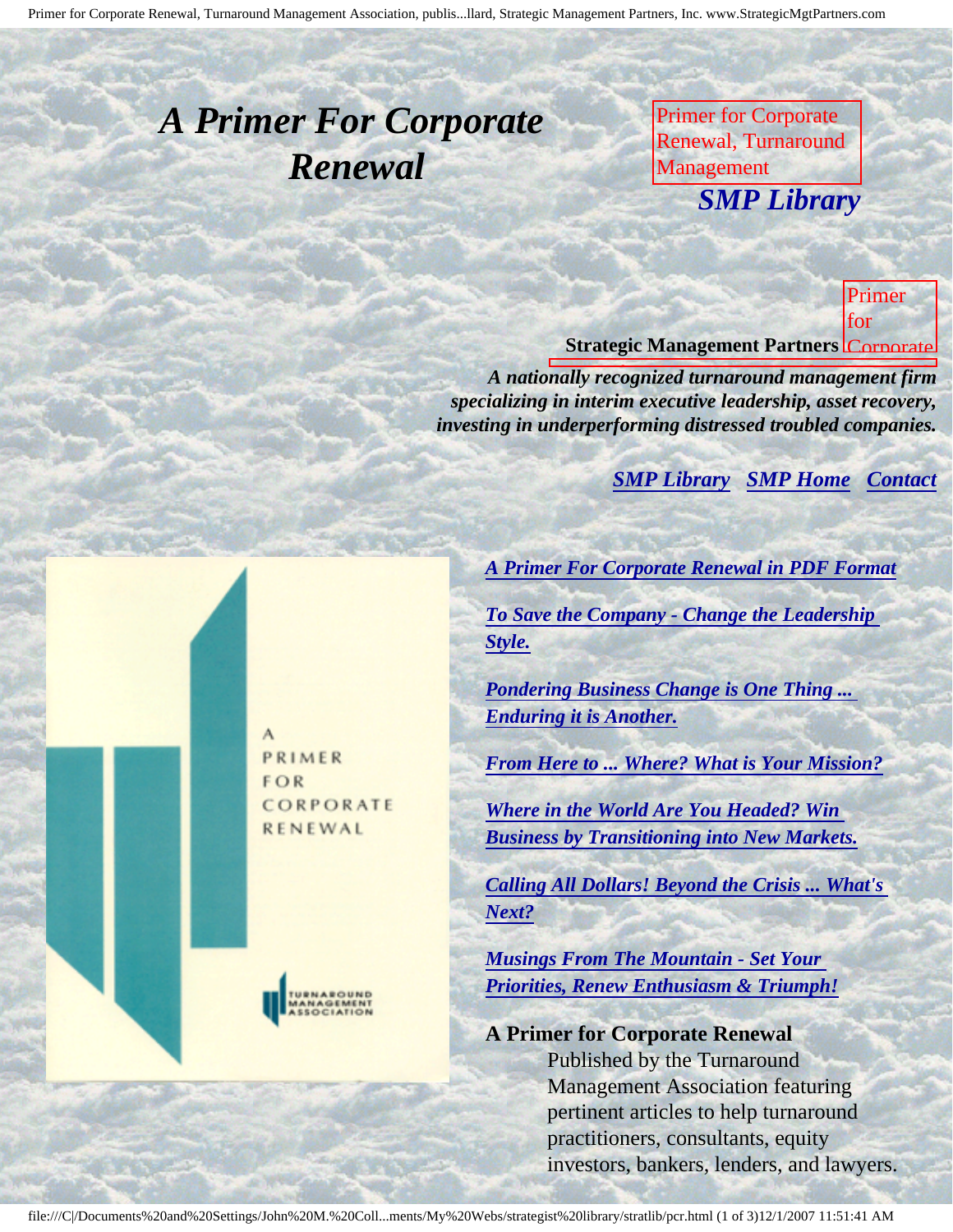Authors include: Tom Peters, Abraham Zaleznik, Rosemary Bowes, Phyllis Gillis, Jack Butler, Richard Walters, John M. Collard and others.

*Reprinted with permission. A Primer for Corporate Renewal, 1993. Copyright 1993, Strategic Management Partners, Inc.*

*[Sections](#page-0-0) [Index](#page-0-1)*

*[Index](#page-0-1)*

We welcome constructive inquires. More information is available if required.

There is more to Strategic Management Partner's *[Return to Home Page](http://members.aol.com/strategist/home.html#TOP)*

<span id="page-1-0"></span>

Corporate Renewal,

Strategic

Partners,

Newsletter

Corporate Renewal, **Northern Pro** 

Inc.,

Turnaround and the Contract of John M. Collard, Chairman Strategic Management Partners, Inc. 522 Horn Point Drive Annapolis, Maryland [MD] 21403 Voice 410-263-9100 Facsimile 410-263-6094 E-Mail Strategist@aol.com

We serve as experts for comment or quote, please contact us at **410-263-9100** [Tele

[Mai

 $W_0$  welcom  $\ddot{\phantom{0}}$ We welcome constructive inquires, please send via E-Mail to: [Strategist.](mailto:Strategist@aol.com (library pcrcls))